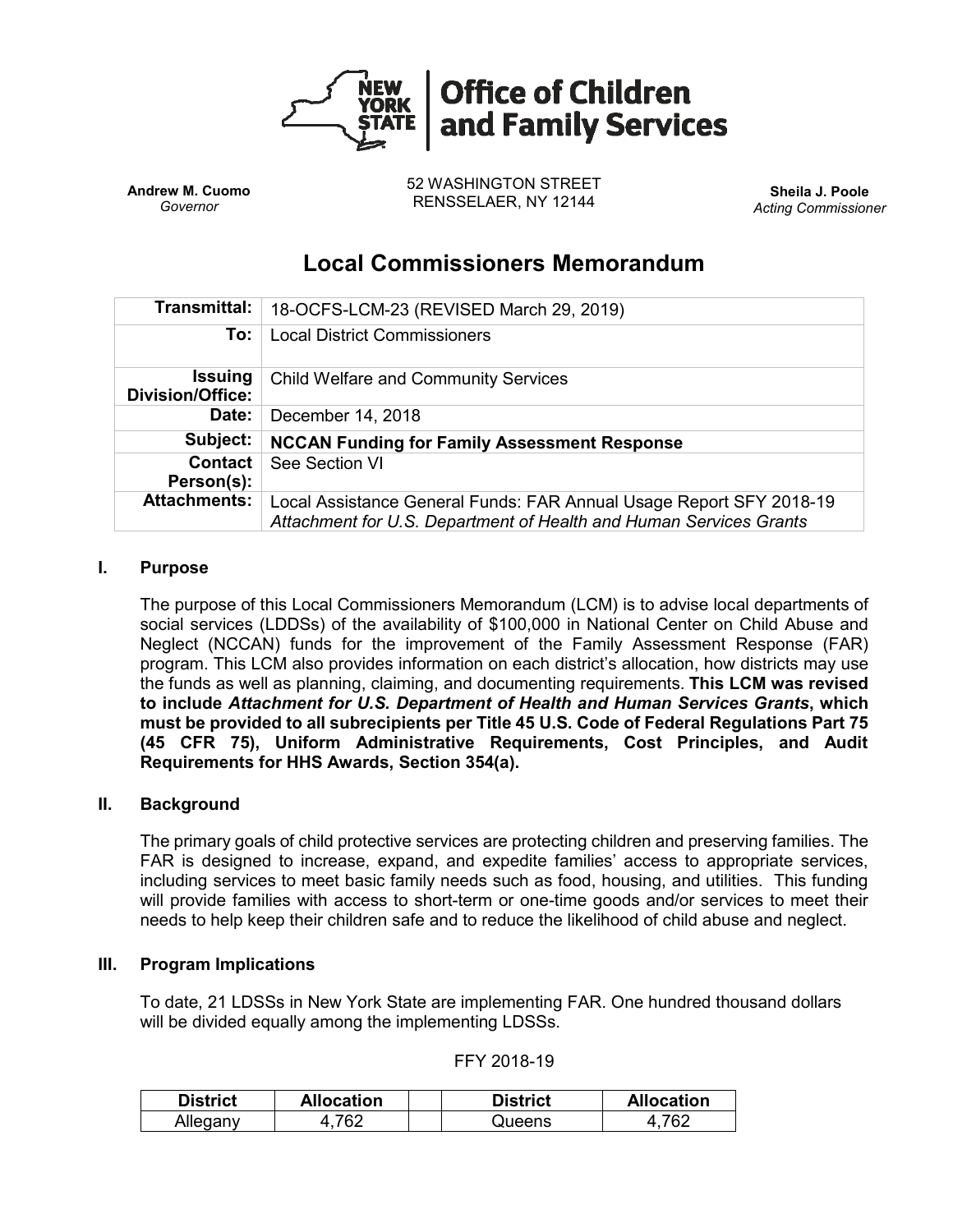## 18-OCFS-LCM-23 December 14, 2018 (REVISED March 29, 2019)

| Cayuga    | 4,762 | Rockland        | 4,762 |
|-----------|-------|-----------------|-------|
| Chemung   | 4,762 | St. Lawrence    | 4,762 |
| Columbia  | 4,762 | St. Regis       | 4,761 |
| Jefferson | 4,762 | <b>Suffolk</b>  | 4,762 |
| Kings     | 4,762 | Tioga           | 4,762 |
| Madison   | 4,762 | <b>Tompkins</b> | 4,762 |
| Nassau    | 4,762 | <b>Ulster</b>   | 4,762 |
| Niagara   | 4,761 | Washington      | 4,762 |
| Onondaga  | 4,762 | Westchester     | 4,762 |
| Orange    | 4,762 |                 |       |

The NCCAN funds must be used to provide direct services or goods to families engaging in FAR, and are to be used to provide tangible supports for short-term stabilization of families in crisis in need of goods or services they cannot afford. These funds are not to be used to replace existing goods or services that are already provided or obtained by the district for families receiving child protective services. Instead, these new funds are to be used to meet important family needs where there are no other free resources available. Examples include: the purchase of cleaning supplies; trash removal; repair or replacement of essential household appliances; fees to get utilities turned back on; car repairs and other transportation assistance that helps family members get to work, have access to medical, educational, mental health, substance abuse or domestic violence services, and/or attend to other appointments and activities in a safe manner.

The funds are available while an ongoing assessment of long-term service needs is undertaken through FAR.

#### **IV. Reporting Requirements**

Expenses incurred from October 1, 2018, to September 30, 2019, must be claimed by December 31, 2019. The New York State Office of Children and Family Services (OCFS) requires the attached reporting form be completed by each LDSS (Attachment A) on biannual basis The information will be collected to review impact of funding on families engaging in the FAR approach.

The biannual usage report (Attachment A) should be sent to [FARNCCANfunds@ocfs.ny.gov](mailto:FARNCCANfunds@ocfs.ny.gov) by April 30, 2019 and October 31, 2019.

## **V. Fiscal and Claiming**

Expenditures for the NCCAN FAR 2018-19 project should be claimed through the RF17 claim package for special project claiming. These costs should be identified as F17 functional costs and reported on the Schedule D, *DSS Administrative Expenses Allocation and Distribution by Function and Program (LDSS-2347),* in the F17 column in the RF2A claim package. The individual project costs should also be reported under the project label NCCAN FAR 2018-19 on the LDSS-4975A, *RF17 Worksheet, Distribution of Allocated Costs to Other Reimbursable Programs.* 

Non-salary administrative costs are reported with the appropriate object of expense(s) on the LDSS-923B, Summary-Administrative (page 1), *Schedule of Payments for Expenses Other Than Salaries for Other Reimbursable Programs.*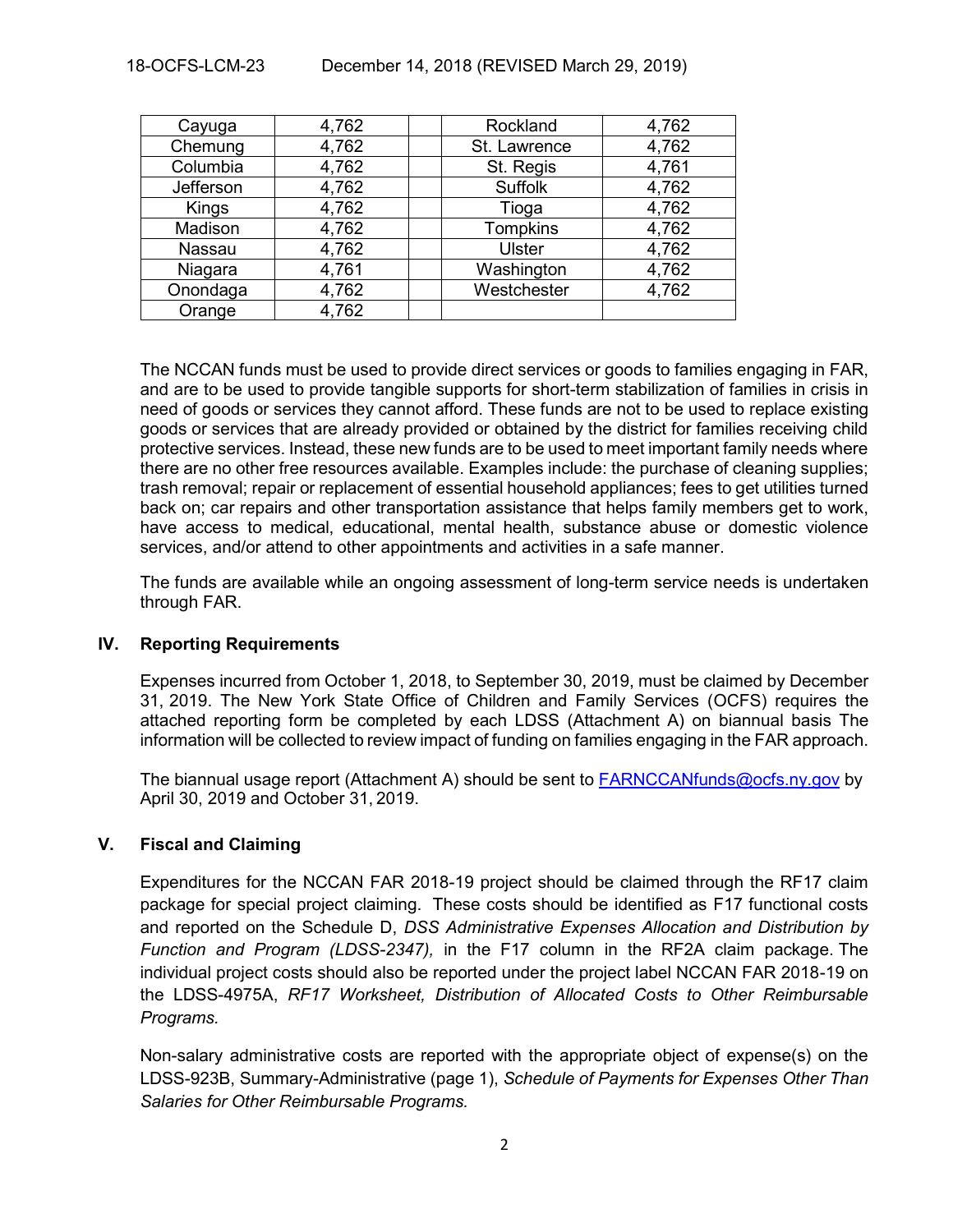Program costs should be reported as object of expense 37 - Special Project Program Expense on the LDSS-923B, Summary-Program (page 2) *Schedule of Payments for Expenses Other Than Salaries for Other Reimbursable Programs.* 

Total project costs should be reported on the LDSS-4975, *Monthly Statement of Special Project Claims Federal and State Aid (RF-17),* as 100 percent federal share. For each district, the expenditures reported for NCCAN FAR 2018-19 will be reimbursed up to the amount of the district's allocation.

To receive reimbursement, claims for expenditures of NCCAN FAR 2018-19 for the period October 1, 2018, through September 30, 2019, must be "final accepted" in the Automated Claiming System (ACS) by December 31, 2019.

Further instructions for completing the time studies, Schedule D, and RF17 claim package are found in Chapters 4, 7, and 18, respectively, of the *Fiscal Reference Manual (FRM) Volume 3.* The FRMs are available on-line at [http://otda.state.nyenet/bfdm/finance/.](http://otda.state.nyenet/bfdm/finance/)

## **VI. Contacts**

Any programmatic questions should be addressed to the appropriate Division of Child Welfare and Community Services' regional office.

|              | ARO John Lockwood         | $(518)$ 486-7078 | John.Lockwood@ocfs.ny.gov  |
|--------------|---------------------------|------------------|----------------------------|
|              | <b>BRO</b> Amanda Darling | (716) 847-4446   | Amanda.Darling@ocfs.ny.gov |
| <b>NYCRO</b> | Ronni Fuchs               | (212) 383-1788   | Ronni.Fuchs@ocfs.ny.gov    |
|              | RRO Karen Lewter          | (585) 238-8201   | Karen.Lewter@ocfs.ny.gov   |
| <b>SVRO</b>  | <b>Thalia Wright</b>      | (845) 708-2499   | Thalia.Wright@ocfs.ny.gov  |
| <b>SRO</b>   | Sara Simon                | $(315)$ 423-1200 | Sara.Simon@ocfs.ny.gov     |

Any claiming questions should be directed to:

Regions 1-4: Lauren Horn (518) 474-7549 [otda.sm.Field\\_Ops.I-IV@otda.ny.gov](mailto:otda.sm.Field_Ops.I-IV@otda.ny.gov) Regions 5-6: Michael Simon (212) 961-8250 [Michael.Simon@otda.ny.gov](mailto:Michael.Simon@otda.ny.gov)

*/s/ Lisa Ghartey Ogundimu*

#### **Issued by:**

Name: Lisa Ghartey Ogundimu Title: Acting Deputy Commissioner Division/Office: Child Welfare and Community Services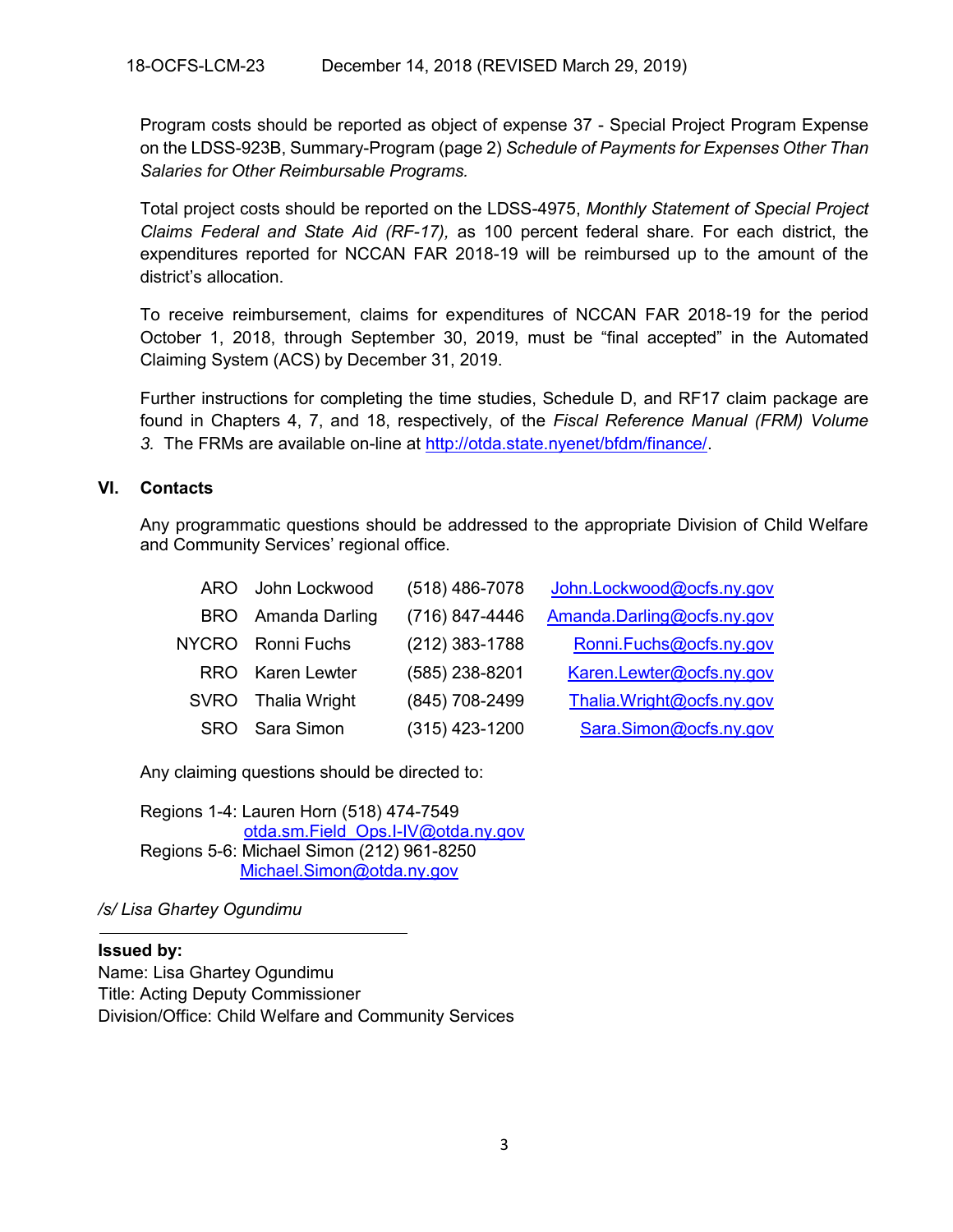## **ATTACHMENT A**

National Center on Child Abuse and Neglect (NCCAN) Funds: Family Assessment Response Goods and Services Biannual Usage Report FFY 2018 – 19

\_\_\_\_\_\_\_\_\_\_\_\_\_\_\_\_\_\_\_\_\_\_\_\_\_\_\_\_\_\_\_\_\_\_\_\_\_\_\_\_\_\_\_\_\_\_\_\_\_\_\_\_\_\_\_\_\_\_\_\_\_\_\_\_\_\_\_\_\_\_

LDSS:

LDSS Contact (Name):

Purpose Statement: The National Center on Child Abuse and Neglect (NCCAN) funds are intended to provide immediate access to goods and/or services needed to keep children safe, to reduce the likelihood of child abuse and neglect, and to preserve families while FAR reports are open. The purpose of this form is to learn about how your local department of social services (LDSS) made use of these funds over the past year, and to assist the New York State Office of Children and Family Services (OCFS) with future planning of funding allocations.

- 1. How many (number) families were supported through this funding?
- 2. Please list items or service expenditures of this funding.